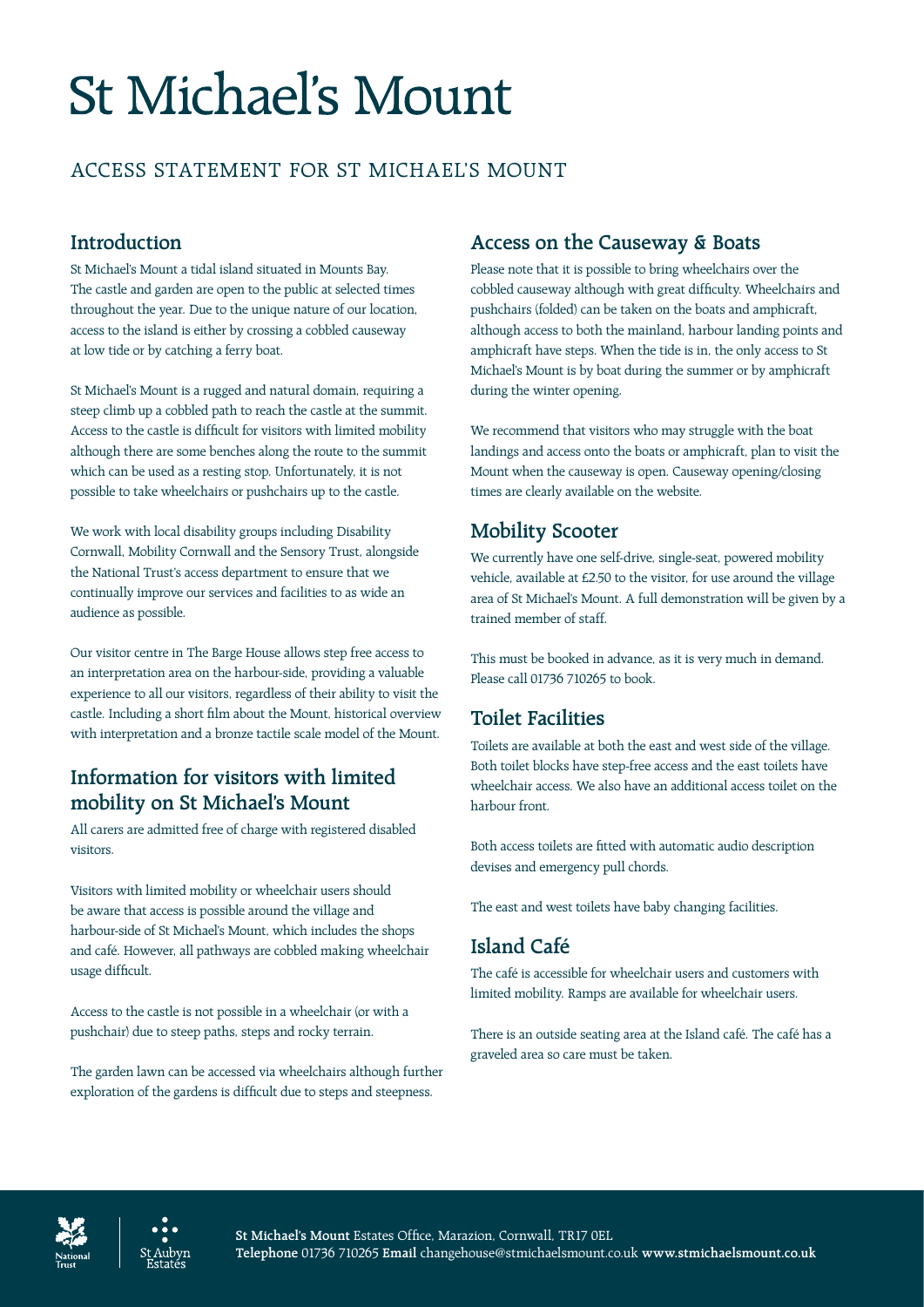# **St Michael's Mount**

# **Island Shop and St Michael's Mount Shop**

Both shops are accessible for wheelchair users, but do have limited space. Both are well-lit with all merchandise clearly priced. Many items are at low level and assistance can be provided by the staff if requested.

### **Resources**

An induction loop for the hard of hearing can be found in the Ticket Office, The Barge House and in the island shops

### **Dogs & Pets**

Dogs are welcome in the harbour and village of St Michael's Mount during opening hours between 1st October and 31st March inclusive.

#### **When can I bring my dog?**

We have decided that dogs\* and any other pets are not permitted to visit the island between 1st April and 30th September inclusive.

This was a difficult decision. We know that this will disappoint some visitors. We know how important dogs and pets are to many people, but it was also clear that for many people, the experience of visiting us has improved as a result of having no dogs and other pets on the island during the busier times of the season.

Dogs are welcome to visit the harbour and village on the island from 1st October and 31st March inclusive when the island is open to the public. Please note that dogs\* and other pets are not permitted to visit the castle or garden during this period.

\*Apart from Assistance Dogs, please see full information below.

#### **Assistance Dogs**

Assistance Dogs are permitted to visit St Michael's Mount, the harbour, village, castle and the garden at all times throughout the year when we are open..

## **Families**

The causeway to St Michael's Mount is cobbled which can make it tricky to navigate pushchairs and we would recommend using hipsters or baby carriers as an option. However, if you do decide to bring pushchairs we have an area on the island to park them. This area is covered, but not enclosed.

The climb to the castle is steep with steps and uneven surfaces so pushchairs are not allowed.

There are baby-changing facilities on the island and the Island Café has a number of high chairs and serve a number of suitable snacks, drinks and meals for children. An informative and educational children's quiz is available in the castle. Family tickets are available for two adults and up to three children and further concessions are available for single adult families.

## **Pre-Arrival & How to Get Here**

Large format signage is available on the mainland in Marazion and clearly directs you to St Michael's Mount. The nearest major town is Penzance (2 miles away), with public footpath access to Marazion and public transport to St Michael's Mount via bicycle, car, bus or taxi. The nearest train station is at Penzance. Adjacent to the train station is a bus station with regular services to Marazion. Accessible taxis are also available to book from Penzance.